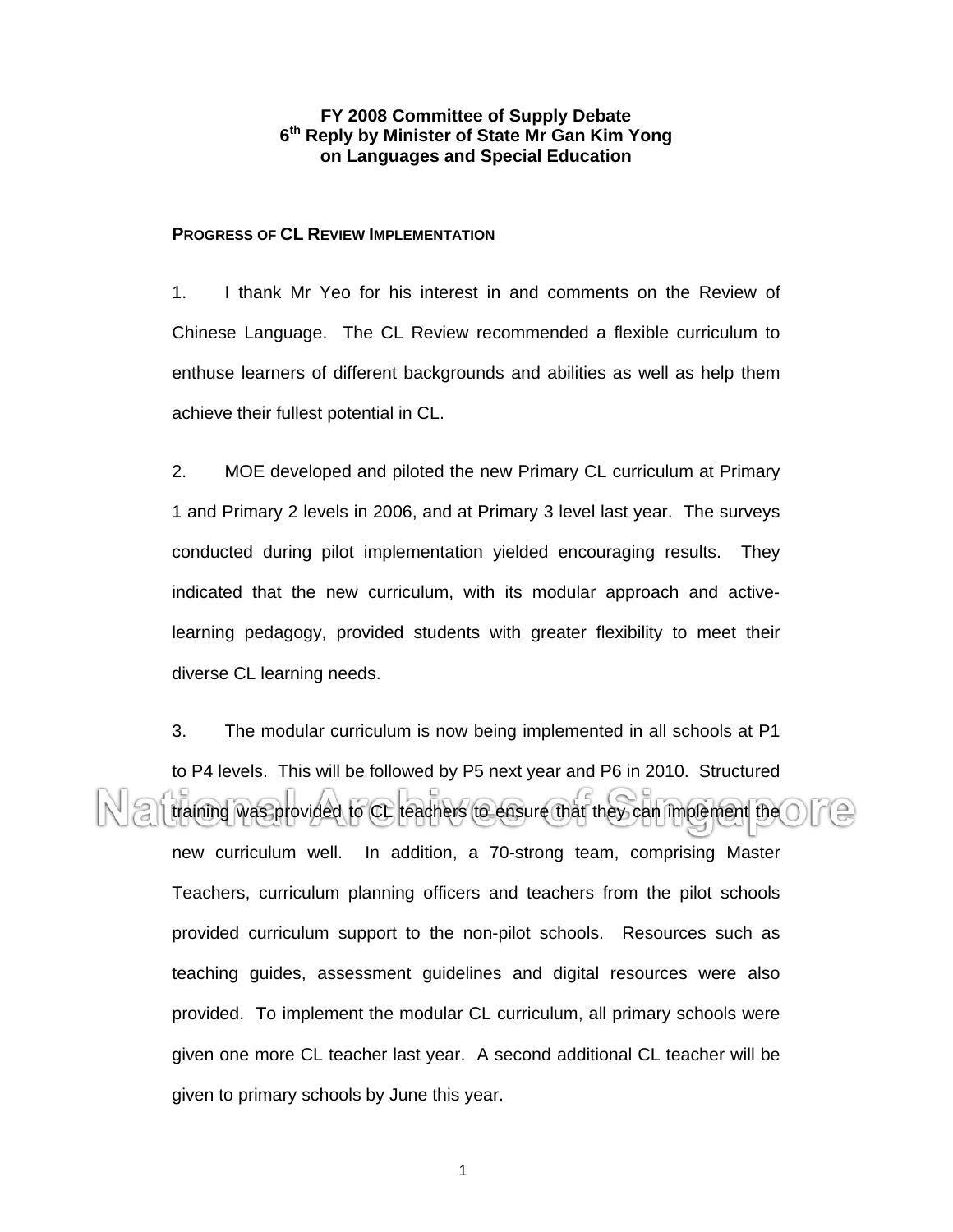4. MOE announced recently that a learning roadmap for all Mother Tongue Language (MTL) teachers would be drawn up to guide them in their professional development. We will provide more development opportunities for our MTL teachers. These include courses on action research, pedagogy and assessment.

5. To continually enhance the CL learning opportunities in schools, a new subject, 'O' level Literature in Chinese as part of the Combined Humanities, was offered in secondary schools from 2006. New 'A' level subjects, namely, H1 and H2 China Studies in Chinese, were also made available to all JC students from last year. In addition, the Chinese Language Elective Programme was extended to Jurong Junior College from 2006 and Dunman High School this year.

6. Since 2005, we implemented the Bicultural Studies Programme (Chinese) [BSP(C)] to nurture a core group of Singaporean students who are able to effectively engage China as well as the West. Students in this programme can now look forward to an extended immersion, up to 6 months in China at the Hwa Chong Institution's satellite campus at Beijing. The response to BSP(C) has been encouraging. The enrolment has increased from about 290 (293) in 2005 to about 350 (354) in 2007.

7. Just last month, MOE announced that the Special Assistance Plan or SAP schools will be introducing programme enhancements to deepen students' learning of Chinese Language and culture. For instance, some SAP Primary Schools will teach subjects like Music, Art, Physical Education and Social Studies in Chinese. Two secondary SAP schools will be offering Media

2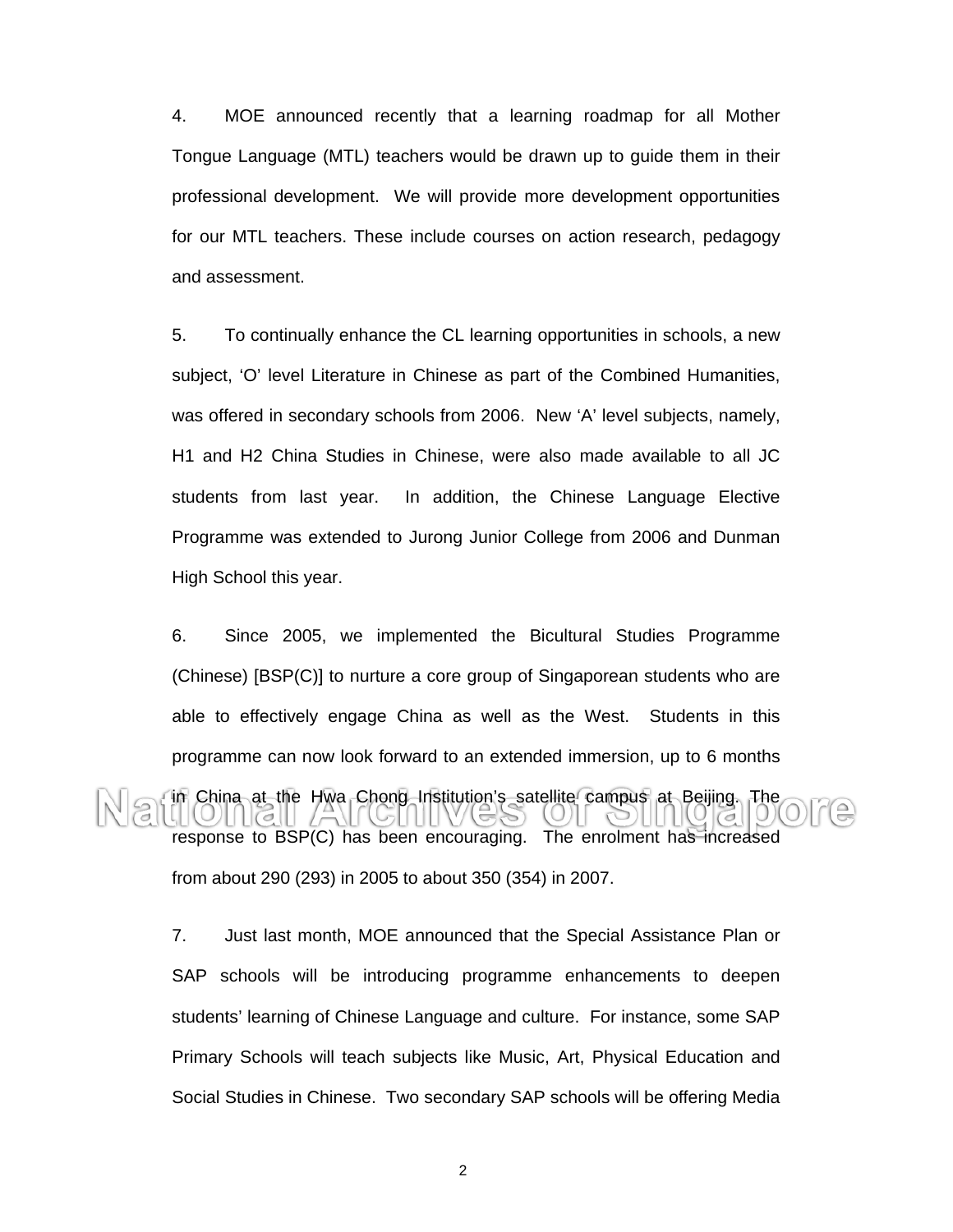Studies in Chinese at the 'O' Levels from 2010. This new CL subject will be extended to other schools if there is demand.

8. MOE has also set up the Committee to Promote Chinese Language Learning to garner community support for promoting the use of CL beyond schools. The committee comprises Members of Parliament, educators, publishers and representatives from CL Community Organisations and professional bodies. Mr Yeo is a member of this committee. Over the past years, the Committee has actively facilitated reading programmes, events targeted at Pre-School children and other initiatives to promote the use of CL beyond schools.

### **SINGAPORE AS A HUB FOR CL TEACHING & LEARNING**

9. Mr Yeo also spoke on developing Singapore into a CL hub. I, too, strongly believe in Singapore's potential to become a centre of excellence for the teaching and learning of CL. In particular, our unique bilingual environment offers conducive conditions and gives Singapore a competitive

advantage in teaching and learning CL as a second language. We will explore ways to leverage on the strong foundation we have built.

### **LEARNING OF MULTI-CULTURAL HERITAGE**

10. Mr Baey Yam Keng suggested introducing a new syllabus module on Singapore's multi-cultural aspects. MOE consciously exposes our students to Singapore's multicultural heritage through subjects such as Mother Tongue Languages as well as Civics and Moral Education. For example, in the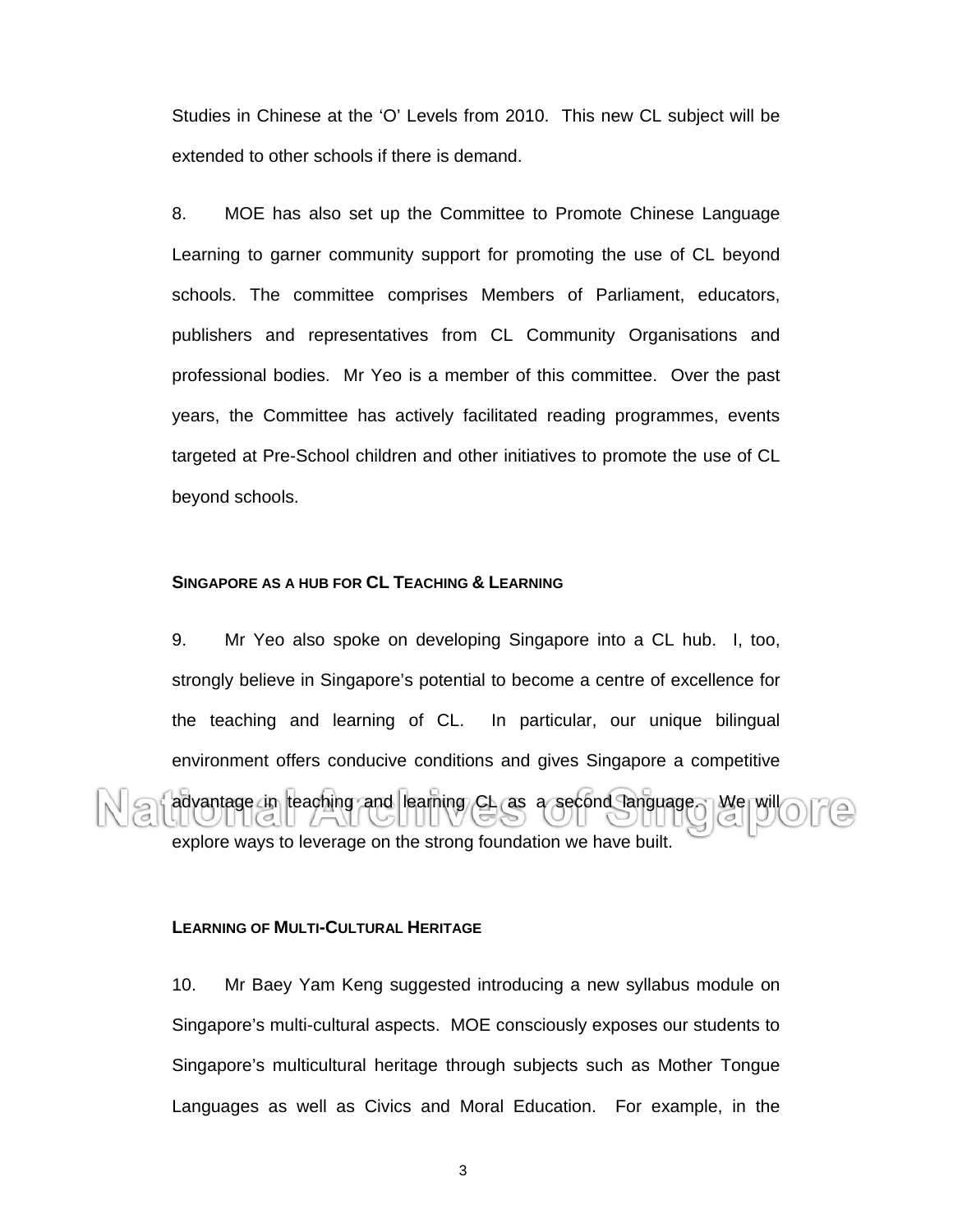Chinese Language curriculum, students are exposed not only to Chinese but also Malay and Indian traditions and customs. Through Civics and Moral Education, students gain insights on harmonious living in a multi-racial society.

11. Mr Baey will be glad to know that some of our schools also provide activities that are related to ethnic culture. Poi Ching Primary School, for example, has Teochew Opera classes for its students, and Chung Cheng High School offers Nanying, a special musical instrument of Chinese ethnic origin. Students also get to explore and experience various cultures at firsthand, including ethnic cuisines, through learning journeys to Chinatown, Malay Village and Little India.

12. These curriculum and school activities help strengthen students' awareness and appreciation of Singapore's vibrant cultural diversity. Learning about each other's cultures helps connect students of different backgrounds and nurture their respect for each others' traditions and beliefs.

National Archives of Singapore

#### **SUPPORT FOR CHILDREN WITH SPECIAL EDUCATION NEEDS**

13. Ms Denise Phua spoke about children with special needs earlier. MOE shares her vision of helping special needs children to realise their potential to the fullest.